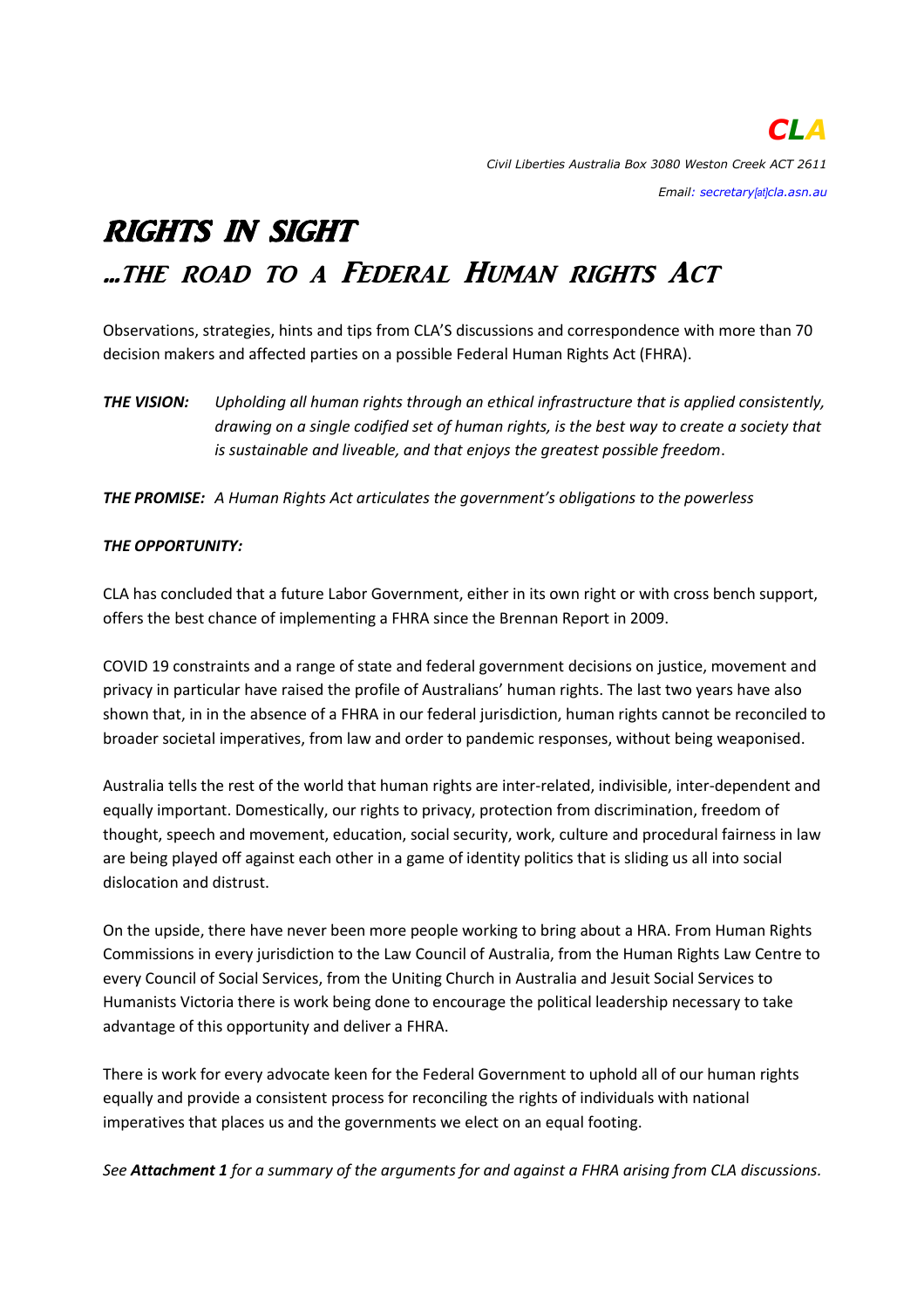## *THE NEED FOR POLITICAL LEADERSHIP:*

In discussions with CLA, FHRA advocates and their opponents agreed that a FHRA is unlikely to proceed without clear political leadership because the political capital required to invest in its success will not be repaid at the ballot. This view was informed by their previous experience and based on four assumptions that FHRA advocates will need to overcome:

- *No political upside*: While fixes for *individual* rights can attract political action, a FHRA is next week's political problem. It does not resolve any immediate issue in a way that will resonate with the public.
- *No friends with benefits*: Who will march for a FHRA? Support for a FHRA is wide but commitment is shallow. While advocates for political, economic, social and cultural reform are usually in favour of a FHRA, it is a secondary cause for them and they are not prepared to divert time and resources from their primary cause, or sacrifice political capital, to ally with FHRA advocates.
- *No platform*: A FHRA debate will descend very rapidly into identity based political debates that are unwinnable for advocates in the current media environment.
- *No electoral certainty*: Those who support a FHRA are unlikely to win an election with it and it may help them lose one. Those who oppose a FHRA are unlikely to lose an election by doing so.

## *See Attachment 2 for who's where on the road to a FHRA.*

## *CLA'S FOCUS:*

CLA is well aware of the width and depth of work being done across Australia on a future FHRA. We have chosen to focus our resources on two clear objectives:

- *Rights In Sight*: encouraging a review of Australia's human rights framework in the first 100 days of the next Labor Government to avoid a FHRA becoming an electoral liability in the identity politics and dog whistling that dominates election campaigns; and
- *No Rights Without Remedy*: ensuring a future FHRA allows individuals easier and quicker access to the lower-level commissions, tribunals and courts to seek mandated remedies or compensation for human rights breaches by Government decision makers.

CLA is also considering a campaign to encourage social, economic and political reformers to include a FHRA as the means to remedy and compensate breaches of the rights they are advocating for.

## *RIGHTS IN SIGHT:*

In the hyperbolic election environment of Death Taxes, Mediscare and Electric Vehicles ending the Weekend, CLA understands the concern of FHRA advocates in politics about proposing a FHRA for an election campaign. As one interviewee said to CLA, "the party that promotes a FHRA will be portrayed as giving bigger televisions to paedophiles in jail."

Given the assumptions around a FHRA campaign of no political upside, no platform and no electoral certainty, no party looking for an absolute majority is game to take it on. The only remaining road to a FHRA – the review on whether Australia should upgrade its current Federal Human Rights Framework to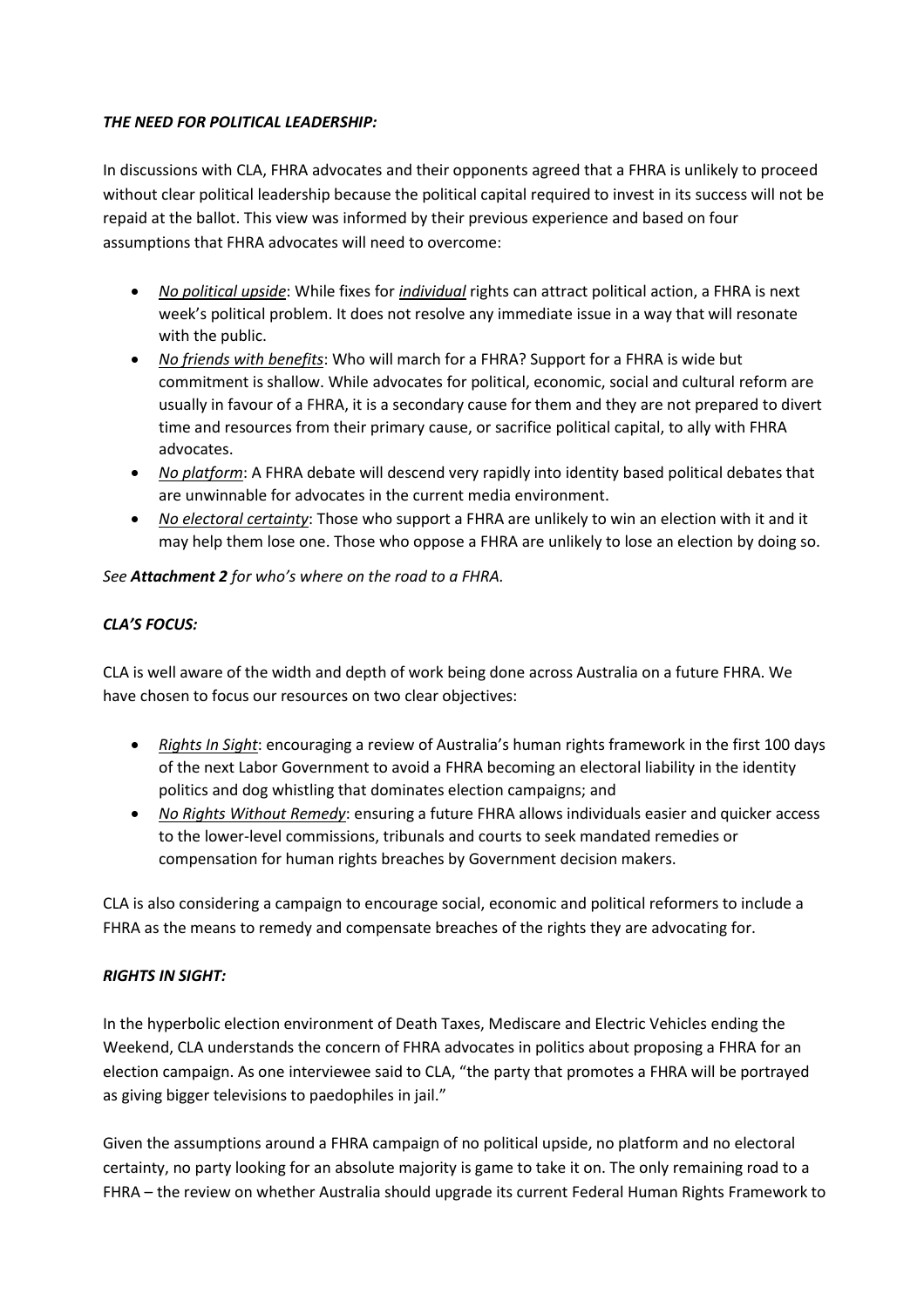a FHRA as promised by Labor in its national platform - will need to occur early in a new Labor Government to ensure that ensuing legislation does not get caught up in the following election. CLA lobbied Labor to retain this promise at Labor's last national platform review, and continues to press Labor for a commitment to hold the promised review in the first 100 days of a new Labor Government.

CLA lobbied the Greens to promise a FHRA as an election commitment. We have also lobbied the Greens, and continue to lobby the centre independents in both houses of parliament, to view a FHRA as an exchange for their support to establish any future Labor minority government, or for support on any key piece of legislation for a future Labor Government. The key arguments we have drawn on are:

- A FHRA is the basis for reconciling any conflict between human rights consistently and fairly (eg: between sexual orientation and religion) and balancing human rights with broader societal imperatives (eg: the right to move freely during a pandemic) independently of executive government. A FHRA is therefore a barrier to weaponising human rights by identity politics practitioners and a brake on the slide into social dislocation and distrust.
- Australia's ethical infrastructure needs to apply human rights consistently and fairly. Any improvement in Australia's ethical infrastructure, including a national integrity commission, will fit more effectively into an ethical infrastructure underpinned by a FHRA.
- A FHRA is a process that local members can use to help resolve claims by individual constituents that the Federal Government has breached their rights. One interviewee said that this would deal with 60% of all constituent complaints. *See Attachment 3 for CLA's checklist for an effective FHRA*

While CLA keeps the contents of its discussions with FHRA advocates and opponents confidential, we are happy to help anyone interested in lobbying Labor, the Greens and centre independents for "Rights In Sight." Contact Chris Stamford at [hracampaignmanager@cla.asn.au](file:///C:/Users/heather1/Documents/Chris/HR%20submissions%20and%20briefs/hracampaignmanager@cla.asn.au)

## *NO RIGHTS WITHOUT REMEDY:*

HRAs in Australia guide the development of legislation and encourage human rights accountability in Government decisions. Individuals can generally access commissions, tribunals and lower courts to seek remedy for some human rights breaches through separate discrimination legislation. However, even in Victoria and Queensland that have HRAs, individuals cannot use the HRA as a primary cause to access the courts. In the ACT you can "lawyer up" at considerable expense and get to the ACT Supreme Court on a matter that only arises from the ACT HRA, but the Court cannot set compensation.

CLA noted an emerging view that a FHRA would only be truly effective if individuals had easier and quicker access for mandated remedies and compensation for a breach of *any* of their human rights. This would make remedy for all human rights breaches accessible and affordable for individuals whose complaints were not dealt with by Departmental complaints processes or conciliated by Human Rights Commissions (HRCs). It would also put the pressure of external and public scrutiny on Departments to ensure that their human rights complaints processes are effective.

CLA is developing a test case for this approach in the ACT. We are coordinating with Australian Lawyers for Human Rights (ALHR), Canberra Community Law (CCL) and the ACT Council of Social Services (ACTCOSS) to petition the ACT Assembly to consider: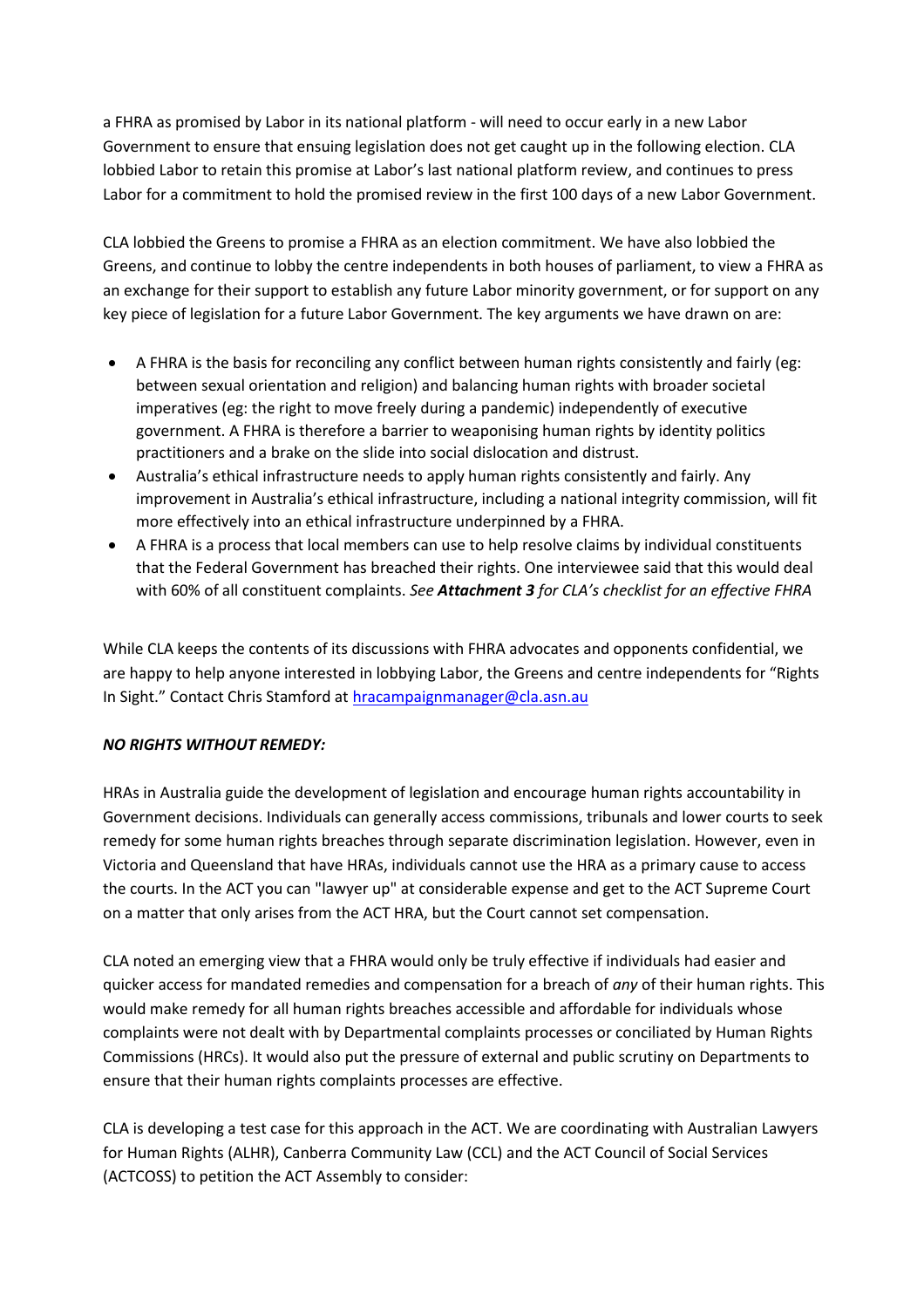- extending the ACT HRC's complaints processes to cover all rights in the ACT HRA; and
- allowing individuals to seek mandatory remedy/compensation through the ACT HRC, ACAT (and the Supreme Court if required) for any breach of a right under the ACT HRA.

CLA lobbied the ACT Attorney-General, the Minister for Human Rights, the Opposition Leader and Shadow Attorney-General, the shadow Assistant Attorney-General and the Assembly's Justice and Community Safety Committee (JACS) chair and members in advance of the petition to gauge possible responses to it. The petition has now obtained more than the required 500 signatures and will be considered by the ACT Legislative Assembly for referral to the JACS Committee. A committee review will serve two purposes for CLA:

- It will make a recommendation to the Assembly on the legal, ethical, budgetary and administrative aspects of extending the human rights complaints process to the lower courts; and
- Provide a thorough dress rehearsal by a state Labor/Greens Government for the same argument at a review of the Federal Human Rights Framework promised by the next Federal Labor Government.

The key arguments we have drawn on in the lobbying process are:

- While the ACT should be justly proud of its Human Rights Act, it has inadvertently created a two tier approach to remedying rights breaches that clearly disadvantages powerless ACT residents.
- The human rights agenda will continue to expand (eg, Modern Slavery laws, new Anti-Discrimination provisions). Without a clear, consistent, integrated and accessible complaints process that covers every right under the ACT HRA, the number of ACT residents falling through the cracks will increase, defeating the Government's intent.
- A JACS review is likely to find that the cost of any potential increase in cases before the ACT's HRC and community tribunal will be offset by a more efficient and effective departmental complaints processes driven by external and public scrutiny.
- Concern that expanding the complaints process will place too much power in the hands of an unelected judiciary can be mitigated by coordinating standard "charters" to be included as schedules to any legislation directly affecting individuals and their rights under the HRA. These "charters" will identify how people can expect to be treated under legislation related to the charter; any specific rights that underpin that treatment; and the ethical infrastructure available to seek fast, fair remedy for breaches of those rights.

While CLA keeps the contents of its discussions with FHRA advocates and opponents confidential, we can help anyone interested in finding out more about CLA's preparations for the JACS review as part of its "No Rights Without Remedy" strategy. Contact Chris Stamford at [hracampaignmanager@cla.asn.au](file:///C:/Users/heather1/Documents/Chris/HR%20submissions%20and%20briefs/hracampaignmanager@cla.asn.au)

*See Attachment 4 for CLA's summary of the argument for extending the ACT HRC's human rights complaints process.* 

Lead author: Chris Stamford, CLA's HR Campaign Manager; co-author: Dr Kristine Klugman, President

*Civil Liberties Australia (CLA) is a community service association. Among other activities, we campaign for national rights laws for Australia, and for the states and the NT which do not have such laws, as well as proposing improvements to the laws in the ACT, Victoria and Queensland. All CLA members are volunteers: no-one is paid.*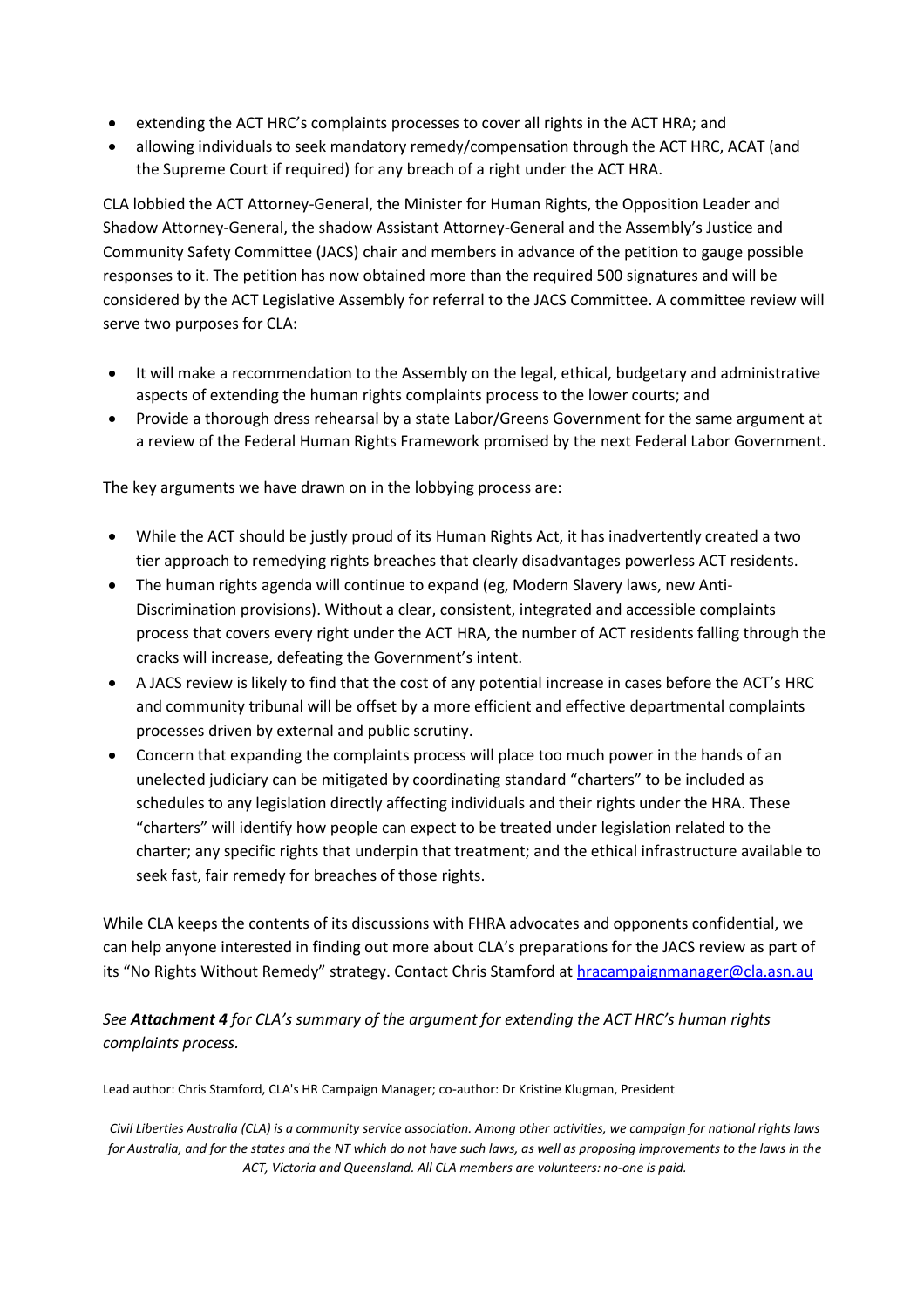#### **ARGUMENTS FOR AND AGAINST A FEDERAL HUMAN RIGHTS ACT (FHRA) FROM CLA DISCUSSIONS**

Those who are in favour of implementing a FHRA agree that it would:

- articulate the government's obligation to be humane to the powerless;
- allow human rights to be applied consistently in the Federal jurisdiction;
- lead directly to economic, social and political benefits including reductions in inequality;
- contribute to stability in the business, social and cultural environment;
- provide a mechanism for engaging with societal risk;
- provide a valuable legal umbrella for non-government philanthropic projects;
- underpin and complement a federal Integrity Commission, and
- help restore the credibility of, and trust in, Government.

Those who are not in favour of a FHRA argue that either:

- the current system is not broken and therefore does not need the external stimulus of a FHRA for reform, and that confidence can be restored from within the system, usually by demonstrating moral authority through leading a return to values inherent in the doctrine of responsible government that have been temporarily set aside; or
- a HRA places too much power in the hands of an unelected judiciary and threatens the authority of parliament, implying that a FHRA will reduce the power of politicians over the judiciary; or
- a FHRA will give an advantage in law to some rights that are not compatible with their beliefs (for example, employing LGBTQI teachers at some religious schools),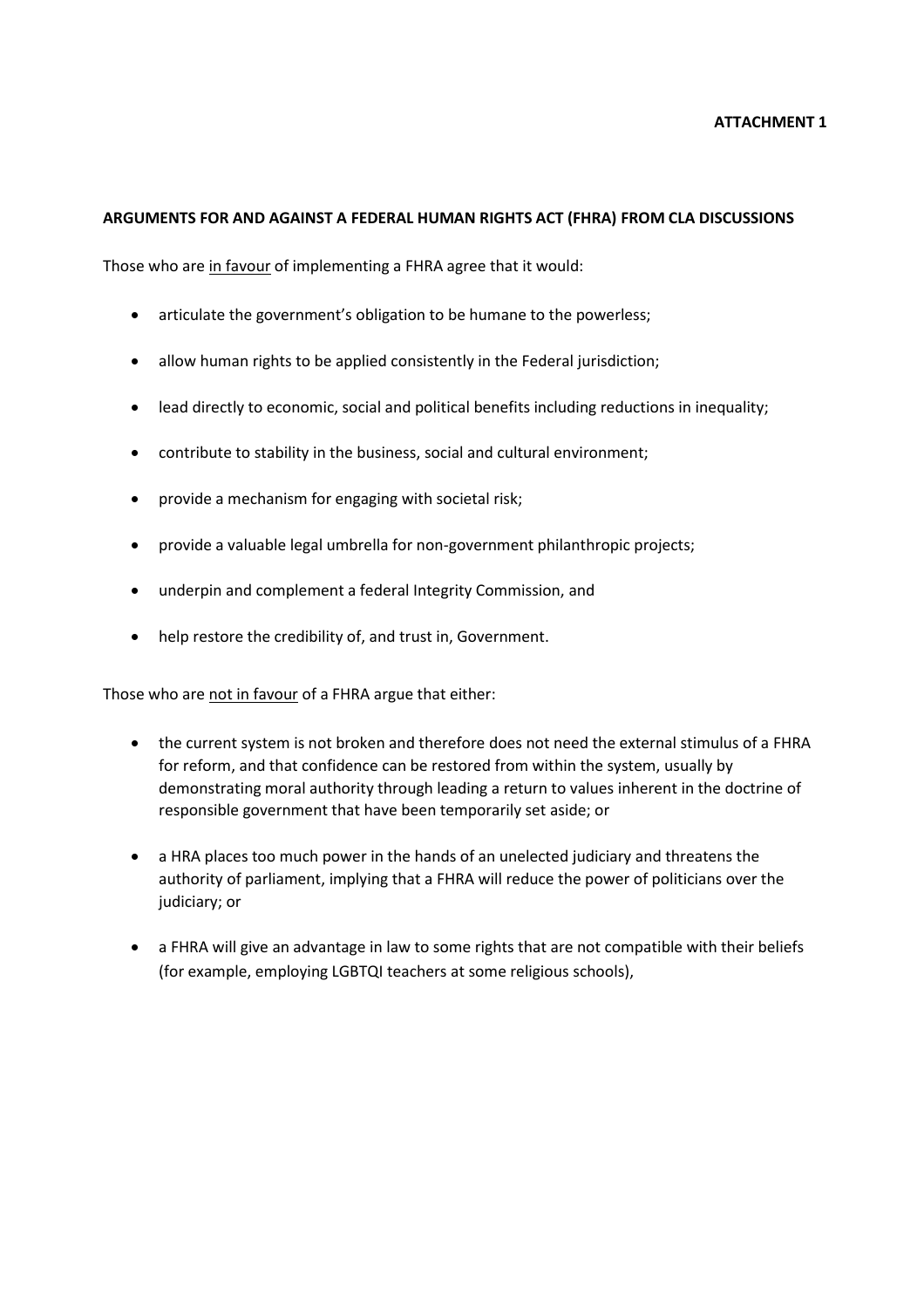### **ATTACHMENT 2**

### **WHO'S WHERE ON THE ROAD TO A FEDERAL HUMAN RIGHTS ACT**

### *Who's where on the road to a Federal Human Rights Act: POLITICAL*

- There is no indication that the current, or any future, Coalition Government will bring forward a FHRA in any form or provide bi-partisan support for HRA legislation proposed by others.
- Labor's national platform commits a future Labor Government to a review about whether Australia should upgrade its current Federal Human Rights Framework to a HRA. Initial indications from within Labor are that the review will be conducted early in the first term of a future Labor Government.
- The Greens are committed to implementing a national HRA.
- Independents in both houses contacted by CLA have indicated they will respond positively to a HRA proposal, but not as a key element of their next election campaigns.
- Independent Member for Clark Andrew Wilkie's Australian Bill of Rights Bill 2019 remains before the House of Representatives. The Wilkie Bill would:
	- $\circ$  render invalid any Commonwealth, State or Territory law that is inconsistent with the Bill of Rights (that is, with a Human Rights Act);
	- o allow the Australian Human Rights Commission (AHRC) to inquire into any act or practice that may infringe a right or freedom in the Bill of Rights; and
	- o allow for complaints to be made to the AHRC that allege that an act or practice infringes a right or freedom in the Bill of Rights.

The Wilkie Bill does not provide access to the lower tribunals and courts for individuals seeking a mandated remedy for a human rights breach.

## *Who's where on the road to a Federal Human Rights Act: ECONOMIC and SOCIAL*

The Australian Council of Trade Unions has previously indicated its support for a federal HRA, but has yet to indicate whether it will encourage a future Labor Government to commit to the promised review early in its first term.

Aboriginal Land Council CEOs indicated in discussions with CLA that First Nations people would be more willing to negotiate a treaty and initiate a Makarrata with an Australian Government that has at least committed to an effective FHRA, particularly if it contains a commitment to free prior and informed consent as part of the cultural rights it incorporates.

Business is at the global forefront of applying human rights to managing social risk. Government can call on that experience to help:

generate a social licence to operate; and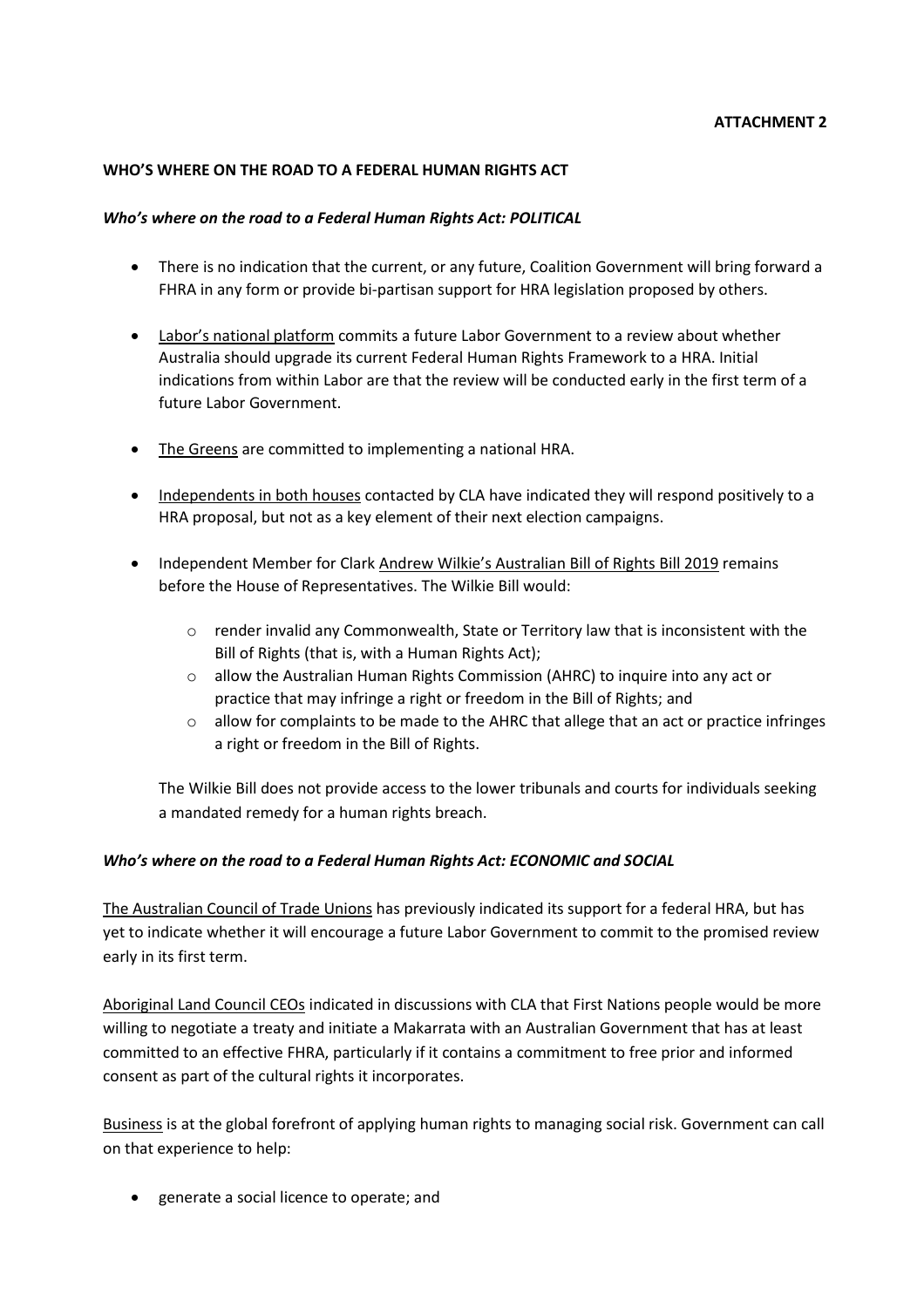- enhance corporate reputation (making politicians and political institutions more respected and trusted); and
- engage with social risk, effectively targeting social impact mitigation strategies and creating opportunities for shared value with stakeholders.

Discussions between CLA and business leaders indicate that the private sector is unlikely to lead the policy push for a HRA as its influence on business is indirect and the risk of being drawn into identity politics is too high.

Business groups will however review a HRA proposal rationally for its effect on business' need for a stable, rules-based and sustainable international and domestic business environment, providing a counterpoint to the inevitable identity-based debates.

Business groups and entities contacted say they are already operating to rights- and values-based principles with their enablers and customers, and would be comfortable adapting existing processes into a legislated human rights environment.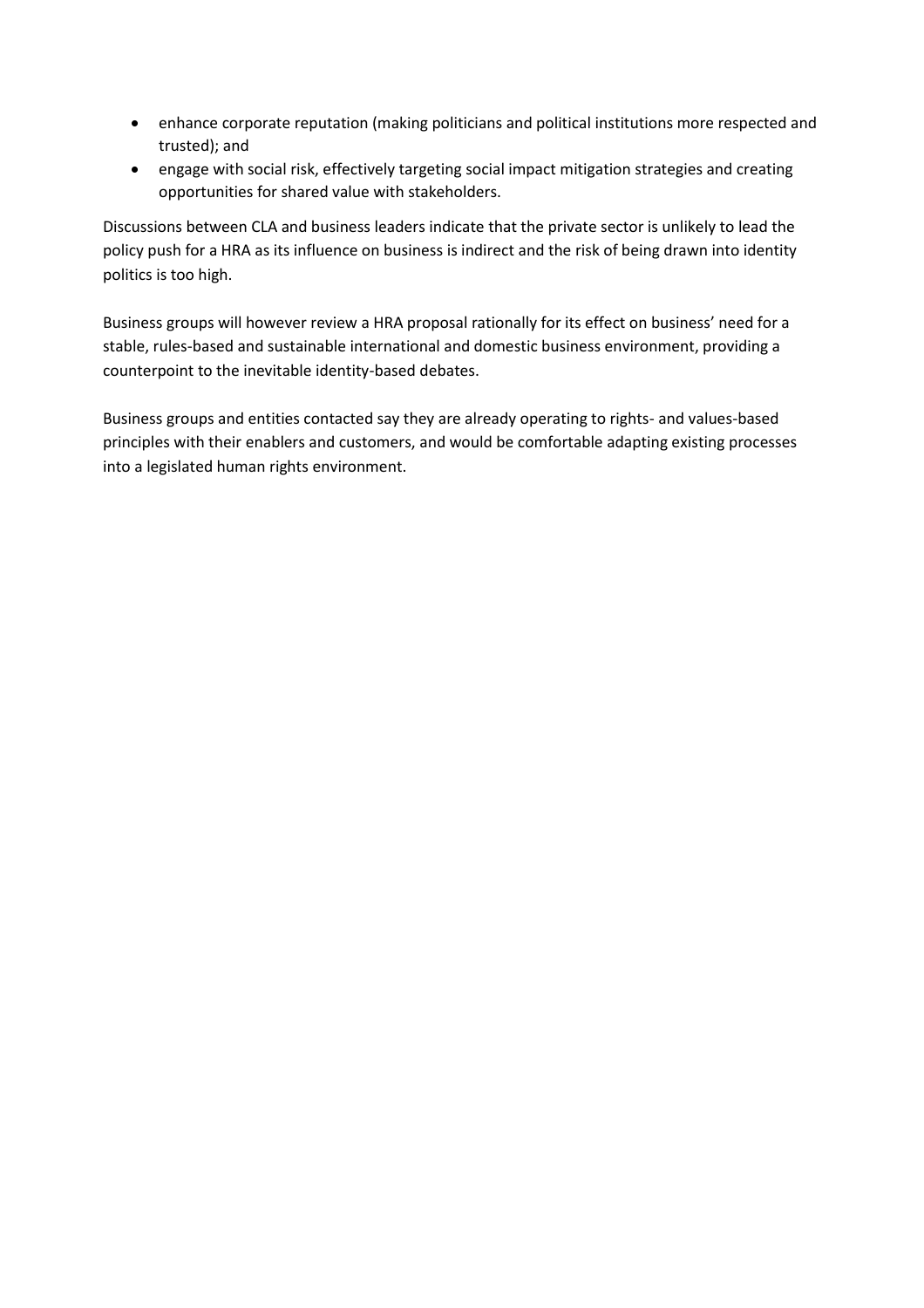#### **ATTACHMENT 3**

#### **THE FEDERAL HUMAN RIGHTS ACT CHECKLIST**

*A HRA identifies the human rights drawn from the seven UN Human Rights Instruments ratified by Australia that the Australian Parliament agrees should be legally protected within its jurisdiction. Does this HRA and its subsidiary instruments:*

|                                                                                                                                                                                                                                                                                                                                                                                                                                                                   | Yes | No | Somewhat |
|-------------------------------------------------------------------------------------------------------------------------------------------------------------------------------------------------------------------------------------------------------------------------------------------------------------------------------------------------------------------------------------------------------------------------------------------------------------------|-----|----|----------|
| Guarantee that all Australians can fully participate in civil and political life<br>without discrimination or repression by including all rights in the International<br>Covenant on Civil And Political Rights?                                                                                                                                                                                                                                                  |     |    |          |
| Enable the full enjoyment of civil and political rights by including all rights in<br>the International Covenant on Economic, Social and Cultural Rights?                                                                                                                                                                                                                                                                                                         |     |    |          |
| Cover rights in other Human Rights instruments ratified by Australia,<br>including: • International Convention on the Elimination of All Forms of Racial<br>Discrimination; • Convention on the Elimination of All Forms of Discrimination<br>against Women; • Convention against Torture and Other Cruel, Inhuman or<br>Degrading Treatment or Punishment; • Convention on the Rights of the Child;<br>and • UN Declaration of the Rights of Indigenous Peoples. |     |    |          |

## *A HRA codifies how those rights will be upheld, either in the Act or through subsidiary laws and regulations created to implement the Act. Does this HRA and its subsidiary instruments*

|                                                                                                                                                                                                             | Yes | No. | Somewhat |
|-------------------------------------------------------------------------------------------------------------------------------------------------------------------------------------------------------------|-----|-----|----------|
| Contain mechanisms to ensure that Parliament is obliged to uphold the<br>provisions of the HRA when passing any new legislation or amendments to<br>existing legislation?                                   |     |     |          |
| Permit a stand-alone, direct cause of action to the Federal Court and/or a<br>HRA-based cause of action to attach to an independent legal claim?                                                            |     |     |          |
| Ensure that courts interpret new legislation or amendments consistently with<br>the HRA, and declare legislation to Parliament if it is inconsistent with a HRA?                                            |     |     |          |
| Require Parliament to respond to a declaration by the courts?                                                                                                                                               |     |     |          |
| Ensure that an independent tribunal decides and enforces resolutions where<br>rights are in conflict?                                                                                                       |     |     |          |
| Ensure that an independent tribunal holds government decision makers<br>responsible for acting consistently with the HRA?                                                                                   |     |     |          |
| Provide effective, timely and inexpensive access for people to an independent<br>tribunal able to mandate remedies for successful HRA-based complaints<br>raised by individuals about government decisions? |     |     |          |

## *A HRA specifies the circumstances under which Federal Parliament can override the human rights of individuals in its jurisdiction. Does this HRA and its subsidiary instruments:*

|                                                                                                      | Yes | No | Somewhat |
|------------------------------------------------------------------------------------------------------|-----|----|----------|
| Constrain Parliament's ability to override the HRA to specific and clearly<br>defined circumstances? |     |    |          |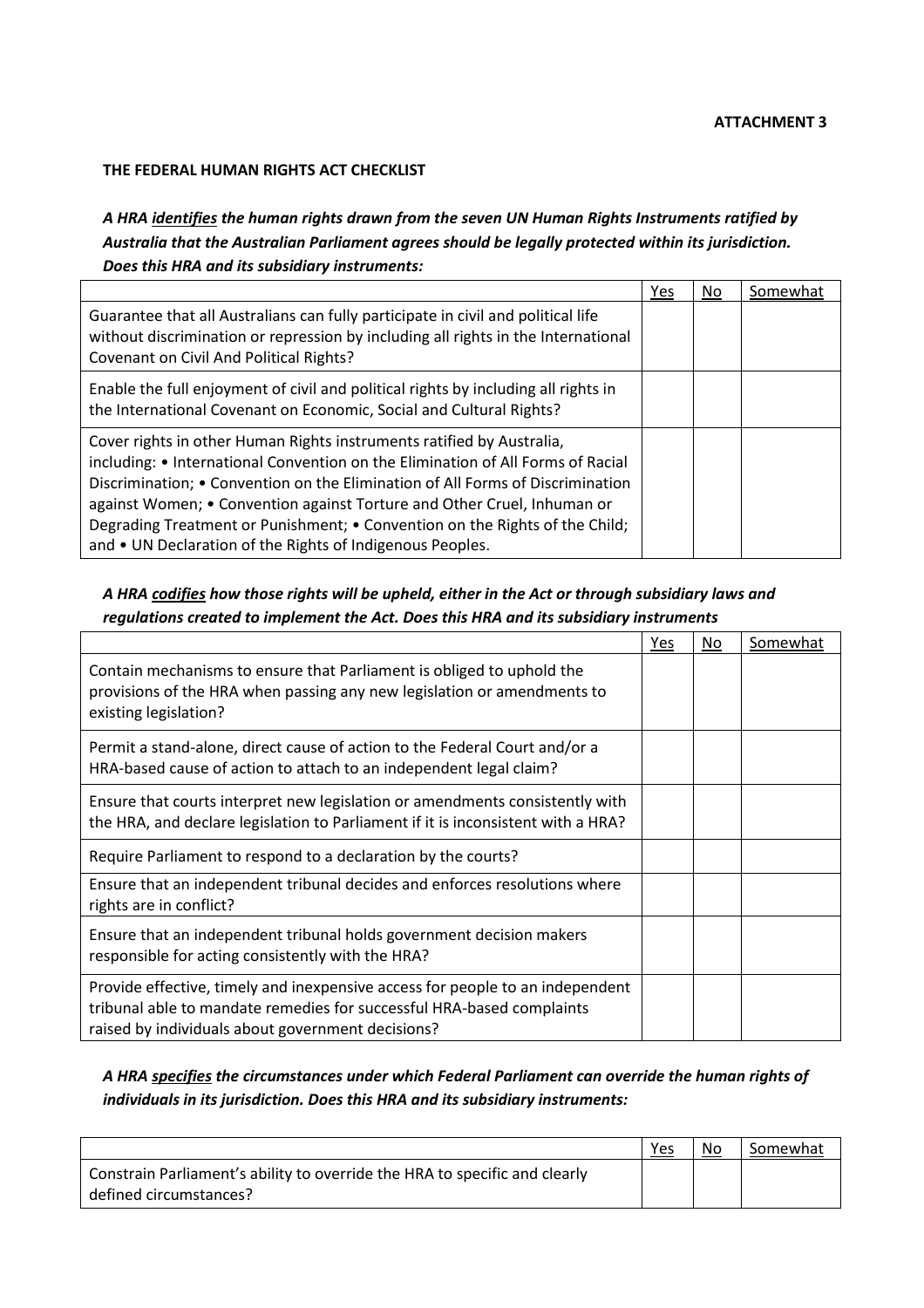| Place a sunset clause on any legislated override?         |  |  |
|-----------------------------------------------------------|--|--|
| Apply to everyone within the Commonwealth's jurisdiction? |  |  |

## **BACKGROUND:** *What is the practical effect of a HRA?*

- 1. Ensures that all new legislation and amendments take into account the Parliament's obligation to uphold human rights included in the HRA.
- 2. Creates a rule of statutory interpretation that courts will interpret legislation in a way compatible with the rights included in a HRA: and, if they find legislation inconsistent with a HRA, make a declaration to Parliament that further consideration of that law is needed.
- 3. Creates a duty for government decision makers to properly consider, and act consistently with, human rights in all their decisions and actions.
- 4. Forms the foundation of an ethical infrastructure to underpin society, based on human rights, ensuring a consistent approach to: compliance monitoring; holding people and organisations to account; conciliation; remedy; damages; and education through mechanisms independent of Government, including Human Rights Commissioners, Integrity Chiefs, Ombudsmen and Tribunals and Courts.
- 5. Ensures there are ways that are independent of Government to referee rights in tension with each other.

## **BACKGROUND:** *The best HRA for Australia based on lessons from the ACT, Victoria and Queensland:*

CLA maintains that:

- Upholding all human rights through an ethical infrastructure that is applied consistently, drawing on a single codified set of human rights, is the best way to create a society that is sustainable and liveable, enjoying the most possible liberties and freedoms;
- A HRA articulates the government's obligation to be humane to the powerless; and
- A HRA provides common ground for discussing ethics inside government, and outside.
- Once a HRA has been legislated, the role of adjudicating when rights come into tension with each other, with other interests, or where multiple competing rights and interests need to be resolved, is best left to an independent commission, tribunal or court.

CLA notes that HRAs in Australian jurisdictions:

- Do not wholly commit their governments to upholding all the human rights covered in UN International Human Rights instruments to the limit of their capacity as jurisdictions;
- Do not commit governments to respond to incompatibility declarations by the courts; and
- Do not provide a simple, efficient and direct pathway to a binding remedy for individuals with a human-rights based complaint about a government decision that is independent of the decision maker.

CLA therefore advocates that:

- The HRA should include all rights Australia is committed to observe, nationally, under the seven UN International Human Rights Instruments.
- The circumstances under which a federal government can override the human rights of individuals are limited to at most: war; a state of emergency; and an exceptional crisis constituting a threat to public safety, health or order; will include a clear appeal mechanism, and will be covered by a sunset clause.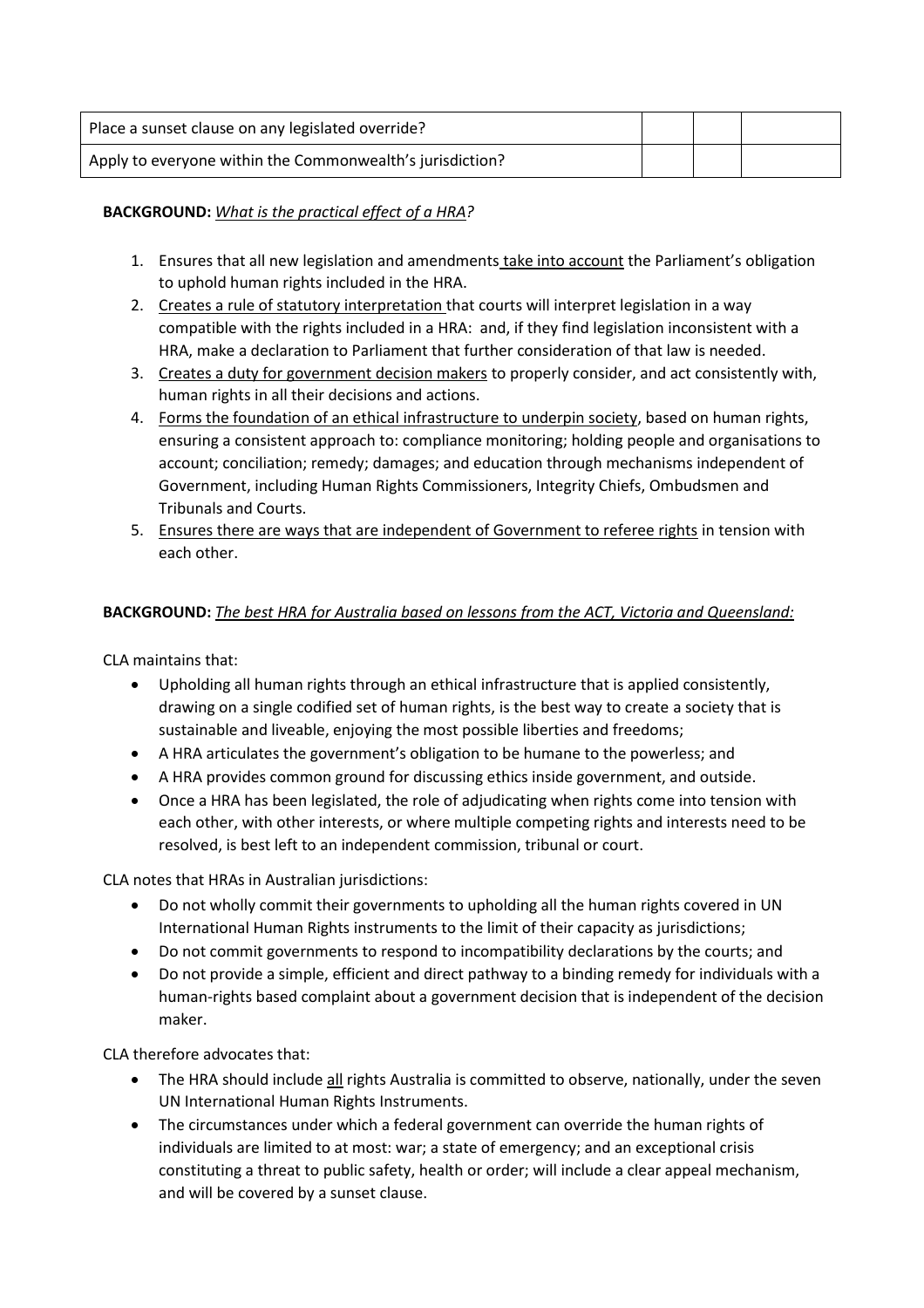As there are no rights without remedy, a HRA and subsidiary laws and rules should provide a clear pathway to an independent tribunal for people with a human rights complaint about a government decision *(normally through the decision maker's complaints process, conciliation through the Australian Human Rights Commission and a case before the Administrative Appeals Tribunal; in very rare cases, to higher courts)*